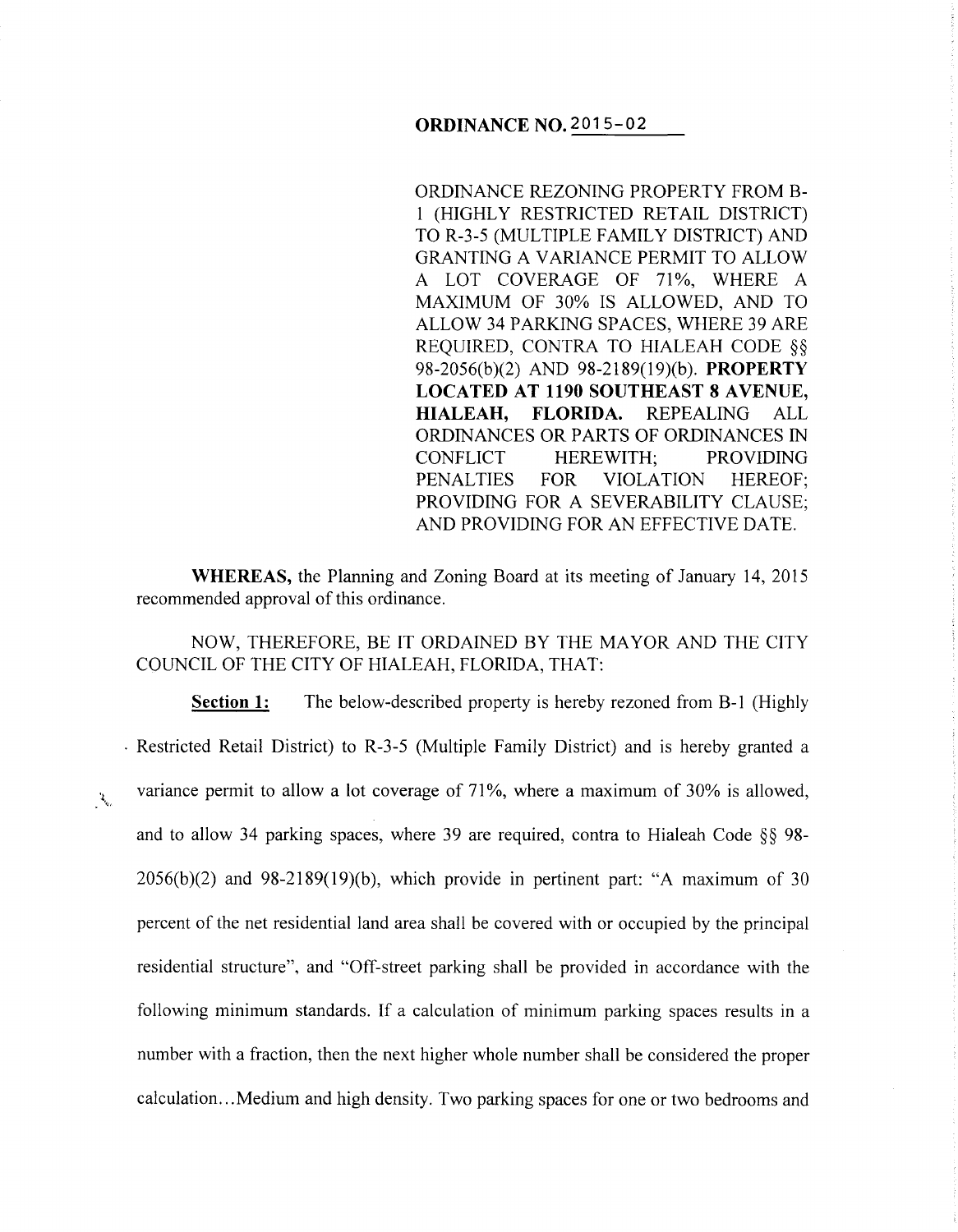one-half parking space for each additional bedroom", respectively. Property located at

1190 Southeast 8 A venue, Hialeah, Miami-Dade County, Florida and legally described as

follows:

LOTS 1 THRU 13, LESS THE EAST 15 FEET OF LOTS 1 THRU 8, RIGHT OF WAY, PURPOSE, BLOCK 4, OF HIALEAH PARK, ACCORDING TO THE PLAT THEREOF, AS RECORDED IN PLAT BOOK 10, AT PAGE 22, OF THE PUBLIC RECORDS OF MIAMI-DADE COUNTY, FLORIDA.

AND

LESS THE EXTERNAL AREA FORMED FROM A CIRCULAR CURVE CONCAVE TO THE SOUTHWEST HAVING A RADIUS OF 25.00 FEET AND BEING TANGENT TO THE NORTHERLY LINE OF SAID LOT 8, BLOCK 4 AND LINE PARALLEL AND 15 FEET WESTERLY OF TH EASTERLY LINE OF SAID LOT 8. AND

LESS THE EXTERNAL AREA FORMED FROM A CIRCULAR CURVE CONCAVE TO THE NORTHWEST HAVING A RADIUS OF 7.00 FEET AND BEING TANGENT TO THE SOUTHWESTERLY LINE OF SAID LOT 1, BLOCK 4 AND A LINE PARALLEL AND 5 FEET WESTERLY OF THE EASTERLY LINE OF SAID LOT 1.

## **Section 2: Repeal of Ordinances in Conflict.**

All ordinances or parts of ordinances in conflict herewith are hereby repealed to

the extent of such conflict.

**Section 3:** Penalties. Every person violating any provision of the Code or any ordinance, rule or regulation adopted or issued in pursuance thereof shall be assessed a civil penalty not to exceed \$500.00 within the discretion of the court or administrative tribunal having jurisdiction. Each act of violation and each day upon which any such violation shall occur shall constitute a separate offense. In addition to the penalty